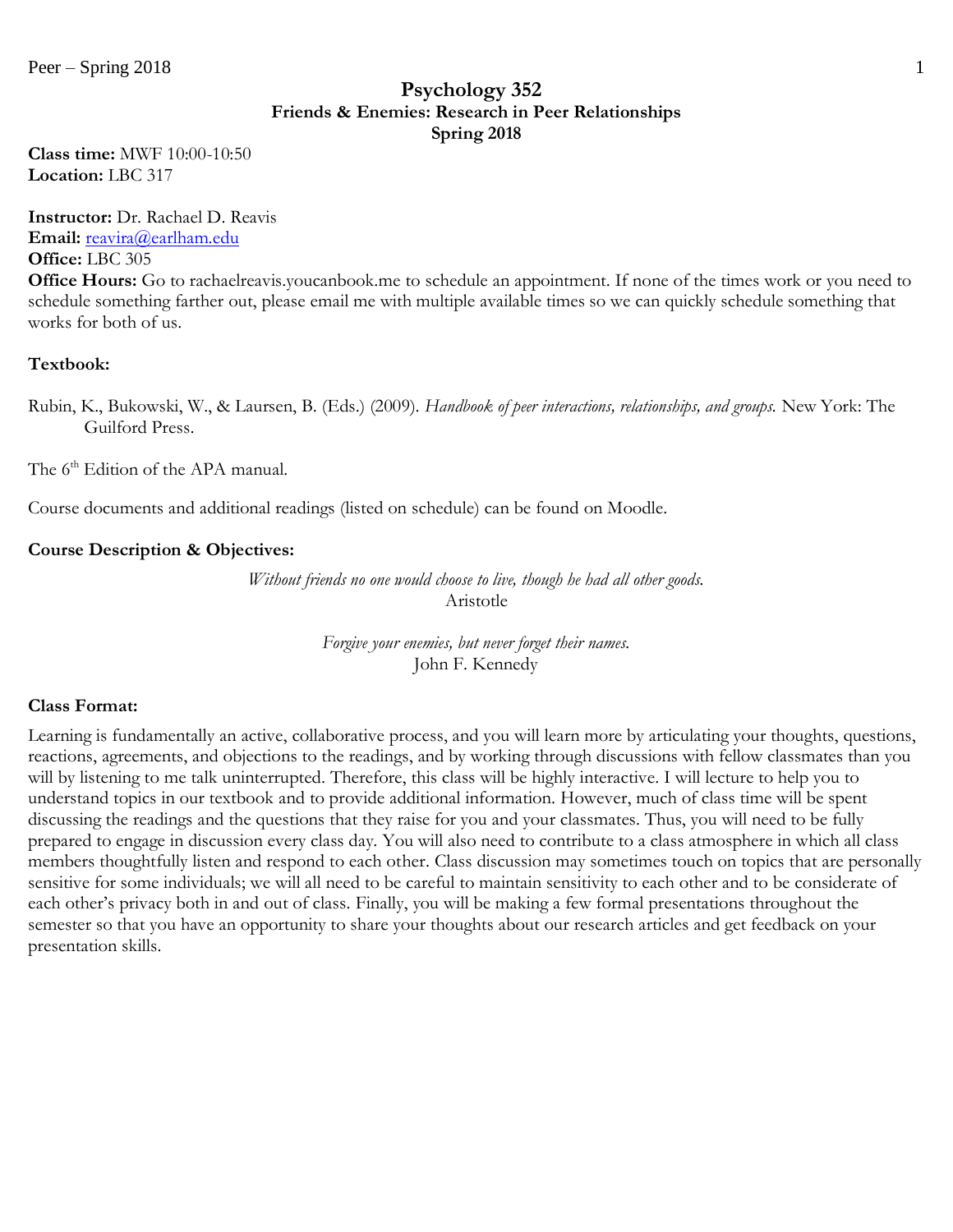# **The main goal for this course is to prepare you to successfully complete your independent senior research project.**

# **Relevant Earlham Learning Goals:**

The following learning goals are especially relevant for this course:

- 1. **Communicate**
	- o Students will communicate their knowledge and critical thinking through class discussions, written papers, essay exams, and presentations.

# 2. **Investigate**

- o Students will investigate a peer relationships topic of their choosing, collecting and analyzing their data to test their hypotheses
- 3. **Integrate**
	- Students will integrate knowledge across multiple primary and secondary sources. They will synthesize this information and use it as the foundation of their own investigations.
- 4. **Create**
	- o Students will create and innovate by investigating a new area of study and designing a well-thought-out study to investigate their research questions.

# **Psychology Department Goals:**

The following psychology department goals (based on the APA guidelines) are especially relevant for this course:

- 1. Knowledge Base of Psychology
- 2. Scientific Inquiry & Critical Thinking
- 3. Communication

# **Specific Course Goals:**

- By the end of the semester, you should be able to:
- 1) Discuss the importance of peer relationships and the changes in peer relationships and processes across childhood.
- 2) Discuss individual differences in peer relationships. Why do some children struggle, whereas others excel in their peer relationships?
- 3) Discuss important ways in which peer relationships influence and are influenced by children's emotional, cognitive, and social development.
- 4) Discuss specific peer relationship issues, including (but not limited to) bullying and friendship.
- 5) Discuss the strengths and weaknesses of various research strategies and be able to apply them to specific research questions.
- 6) **Embark on your senior research project!**

# **Credit Hour Explanation**

This is a 3-credit course. The expectation of credit hours is defined federally [\(http://www.ecfr.gov/cgi-bin/text](http://www.ecfr.gov/cgi-bin/text-idx?rgn=div8&node=34:3.1.3.1.1.1.23.2)[idx?rgn=div8&node=34:3.1.3.1.1.1.23.2\)](http://www.ecfr.gov/cgi-bin/text-idx?rgn=div8&node=34:3.1.3.1.1.1.23.2) and states that there is a minimum of two hours of outside work per hour of class. Thus, the expectation is that you are in class, researching, or working on other assignments 9 hours per week for this course. Some weeks, particularly as you are working on your research projects, you may devote more time to this class. This class should help you learn how to manage your time around research and data collection so that you will be fully prepared to take on your senior project.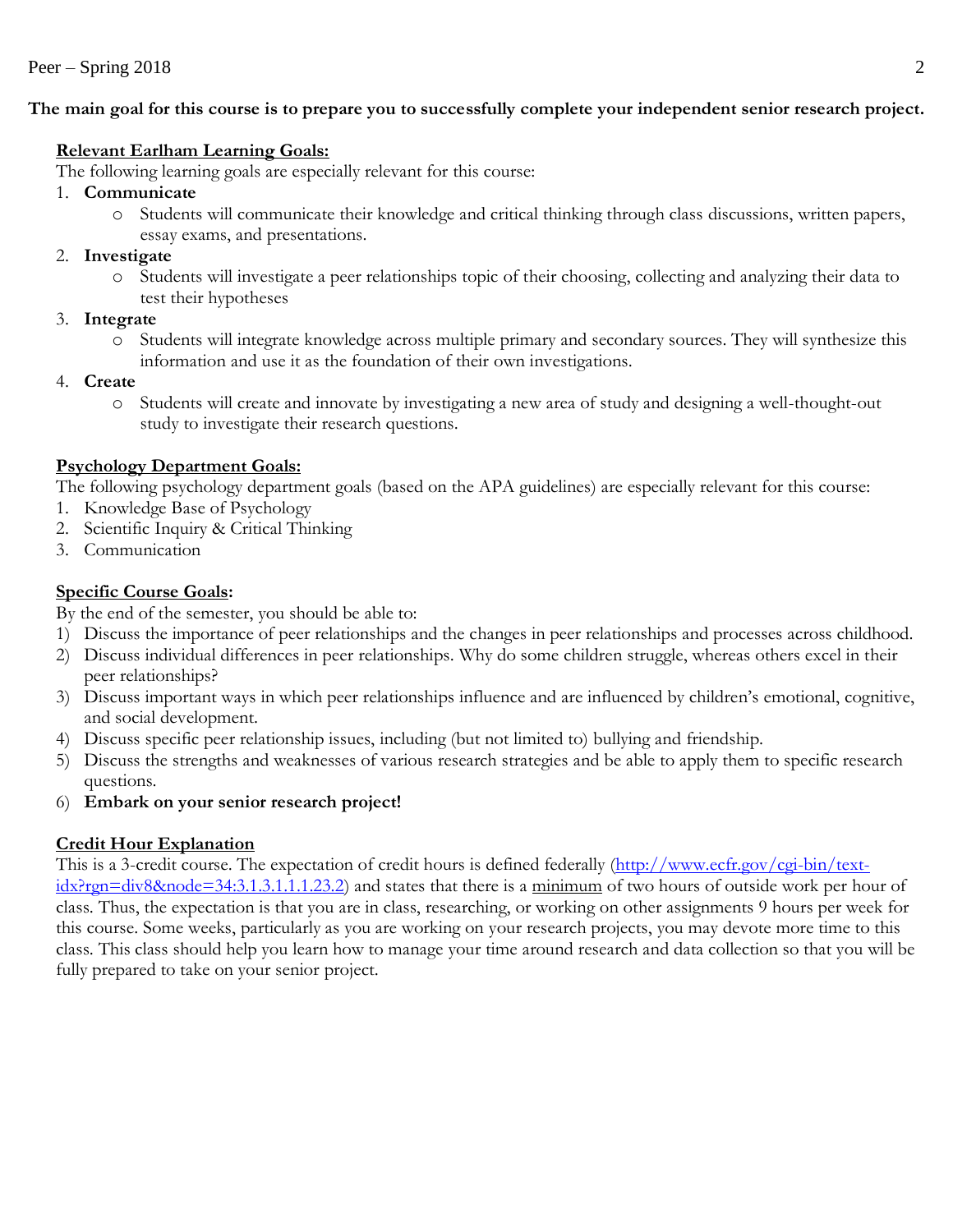## $Peer - Spring 2018$  3 **Evaluation:**

- **1) Discussion Leading.** Public speaking and the ability to effectively lead a coherent discussion are skills that will be valuable regardless of your career path. Student-led discussions also contribute to an active learning environment. Each week, two students will be responsible for leading discussion about the assigned readings, and each student will be responsible for leading discussion **two times** during the semester. Typically, you will read Handbook chapters and watch my lecture in time for class on Monday. Mondays will usually be our day for working on your projects and doing writing workshops. On Wednesdays, I will typically lead the class through a careful review of the methods and results sections. Discussion leaders will be responsible for leading discussion on Friday. **Discussion leaders should meet prior to class to determine how to organize the discussion**. To facilitate discussion, all students will be responsible for posting questions to Moodle by midnight on Wednesday about the reading for the week (see below). All students should read through these questions, and the **discussion leaders should draw from these questions to help structure discussion**. Discussion leaders should **use a variety of methods**, such as staging debates, using small group discussion, and designing studies to address unanswered questions raised by the article. Each discussion leader is also required **to locate an additional empirical article** published in a peerreviewed journal within the last eight years (**no publication dates before 2010**) that is directly relevant to the topic. Discussion leaders should communicate, because they are required to choose unique articles. Discussion leaders should **type up a 1-page summary of the supplementary article**. The summary should be broken into sections or use an outline format so that the class can quickly understand and read it. Discussion leaders will provide a **2-4 sentence reminder** of the topic and main result of the assigned article. They will have **no more than 3 minutes each** to provide a *very brief* synopsis of the supplementary articles. Discussion leaders will **be expected to incorporate the additional knowledge** gained from supplementary articles into to discussion. Leaders may want to (but are not required to) wait until discussion questions have been posted to see if questions raised might be answered in another article. If you choose to wait, you will only have one day to thoroughly read and summarize your supplementary article, so keep that in mind. **Discussion leading will account for 10% of your grade.**
- **2) Class Involvement.** Class involvement, including participation, attendance, assignment completion, and posting of discussion questions **will account for 10% of your grade.**
	- **Participation.** Every student is expected to attend each meeting of all classes for which they are registered. Students are responsible for getting class notes and handouts if they are late or absent from class. You are expected to use material in assigned readings, lectures, presentations, and discussions in your application papers (see below).

| Excellent - 5            | Positive - 4           | Neutral $-2$ or 3      | Negative - 1             | Absent $-0$ |
|--------------------------|------------------------|------------------------|--------------------------|-------------|
| Makes insightful,        | Regularly speaks,      | Does not speak         | Derails or               |             |
| thoughtful comments,     | brings up questions of | regularly, avoids      | inappropriately          |             |
| showing the ability to   | own, respectfully      | speaking unless called | dominates, belittles     |             |
| integrate and critically | responds to others,    | upon, brings up        | others, does not         |             |
| analyze                  | does not dominate      | unrelated points or    | acknowledge other        |             |
|                          |                        | simply reiterates      | perspectives, is texting |             |
|                          |                        | others' points         | or off-task              |             |

I expect that on most days, most students will earn 3s or 4s for participation.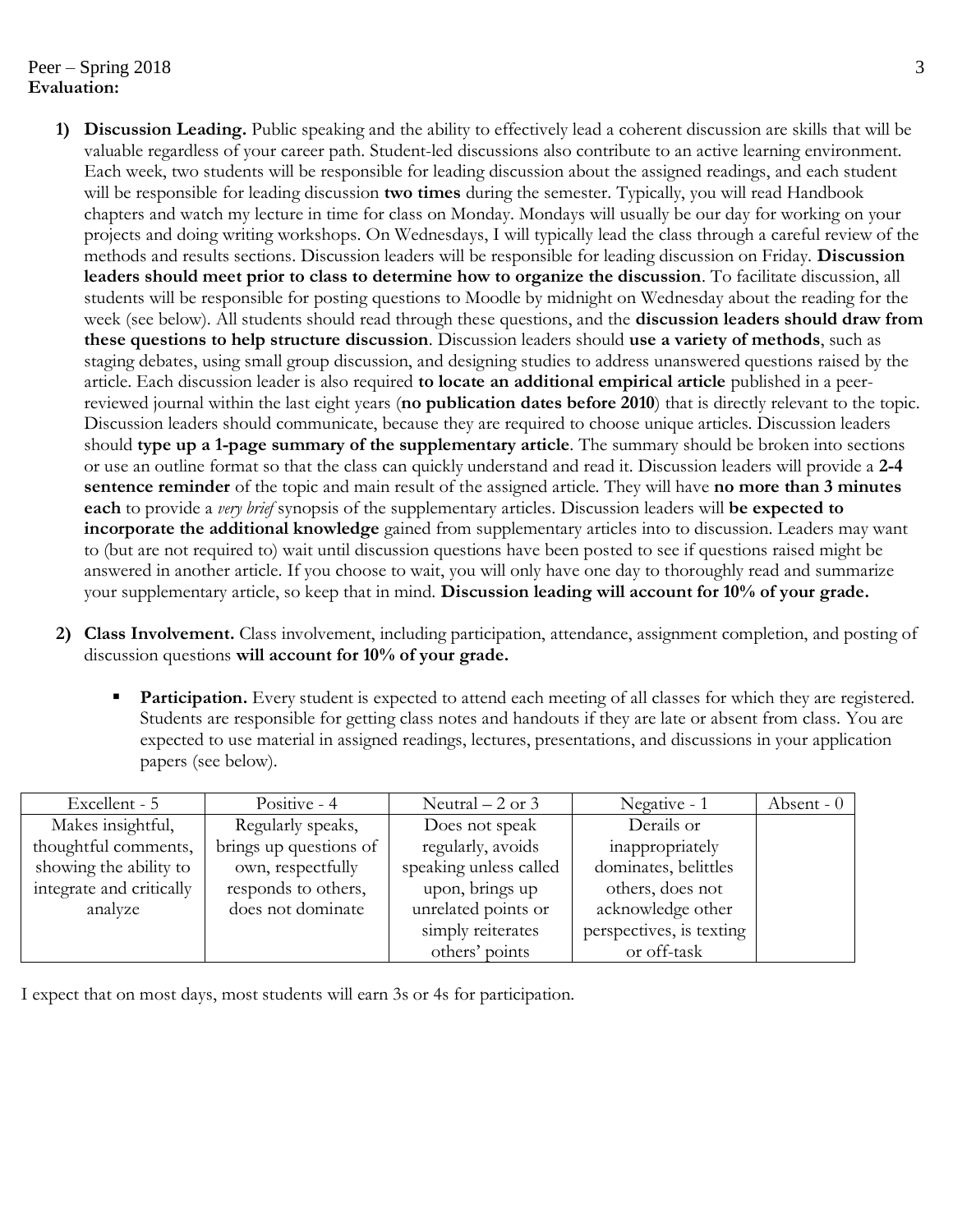## Peer – Spring 2018 4

**Chapter/lecture responses.** In preparation for the week, you will read the Handbook chapter(s) and watch a recorded lecture by class time on Mondays. You will submit a short reaction paper to the readings on Moodle by 8am on Monday. You have a good bit of latitude in your reaction papers, which should be ½ to a full page (roughly 2-3 paragraphs). You might write about what surprises you, what confirms your own experiences, what the research might be missing. These are fairly informal papers. This is also an excellent place to identify areas where you need additional help understanding. Please <u>do not</u> just say "I don't understand X," but rather write about what you *do* understand and what you *think* it means. For example, "I don't understand X. I understand that Y means such and such, but I don't see how X fits in. Maybe it fits in this way, but that doesn't totally make sense because of Z." I will glance over your papers Monday morning before class and address confusion and misconceptions in class.

| Excellent - 5          | Positive - 4       | $OK-2-3$                 | Poor - $1$          | Missing $-0$ |
|------------------------|--------------------|--------------------------|---------------------|--------------|
| Thoughtful, insightful | Thoughtful         | Clearly did the readings | Cursory             | $\rm No$     |
| reaction that makes    | reaction. Areas of | and watched the lecture, | response. May       | response     |
| connections across     | confusion clearly  | but response is cursory  | appear the          | submitted    |
| readings/lecture/ own  | explained, but not | or lacks thought.        | student did not     |              |
| experiences. Areas of  | wrestled with as   | Student may not show     | read completely.    |              |
| confusion (if any) are | clearly for a "5"  | attempts to understand   | Lack of attempt     |              |
| explained clearly with |                    | difficult material.      | to understand       |              |
| excellent attempts to  |                    |                          | difficult material. |              |
| understand on own.     |                    |                          |                     |              |

I expect that scores may be lower initially, but then most students will earn 3s and 4s as we progress through the semester.

**Discussion Questions.** To encourage participation and help discussion leaders, each person will need to post **two discussion questions about the empirical article** on the Moodle forum by 11:59 pm on Wednesday. These questions should show that you have read the article (and chapter) and thought critically about them, and **should encourage discussion** from your classmates. Yes/no questions or questions that are answered in the chapter or article are not acceptable. Instead, these should focus on applications and extensions of the results, relations to previous readings, alternative methodologies, etc. One of your questions may be a thoughtful response to or elaboration of another student's question. Students do not need to post discussion questions on days that they are leading discussion.

| Excellent - 5            | $Good - 4$               | Neutral $-2$ or 3              | Poor - $1$     | Missing - $0$ |
|--------------------------|--------------------------|--------------------------------|----------------|---------------|
| Insightful, thoughtful   | Thoughtful question      | Question may be weak or        | Requires a     | $\rm No$      |
| question that requires   | that has the possibility | show some misunderstanding     | yes/no answer  | question      |
| deep thinking, and       | of provoking             | of the article. Weak questions | or can be      | submitted     |
| integration of ideas     | interesting discussion.  | require more than $yes/no$     | answered from  |               |
| across readings and      | (Or a thoughtful         | answers, but do not provoke    | the chapter or |               |
| information, and/or      | response that invites    | much thought. (Or a            | article. (Or a |               |
| thoughtful application   | interesting discussion,  | response that shows some       | response that  |               |
| to real-life situations. | but does not reach the   | misunderstanding or which      | does little to |               |
| (Or a response that      | level of $a$ 5.)         | does not demonstrate deep      | nothing to     |               |
| demonstrates these       |                          | thought.                       | advance the    |               |
| qualities.)              |                          |                                | discussion.)   |               |

I expect most students will earn 2-4 points on most of their discussion questions.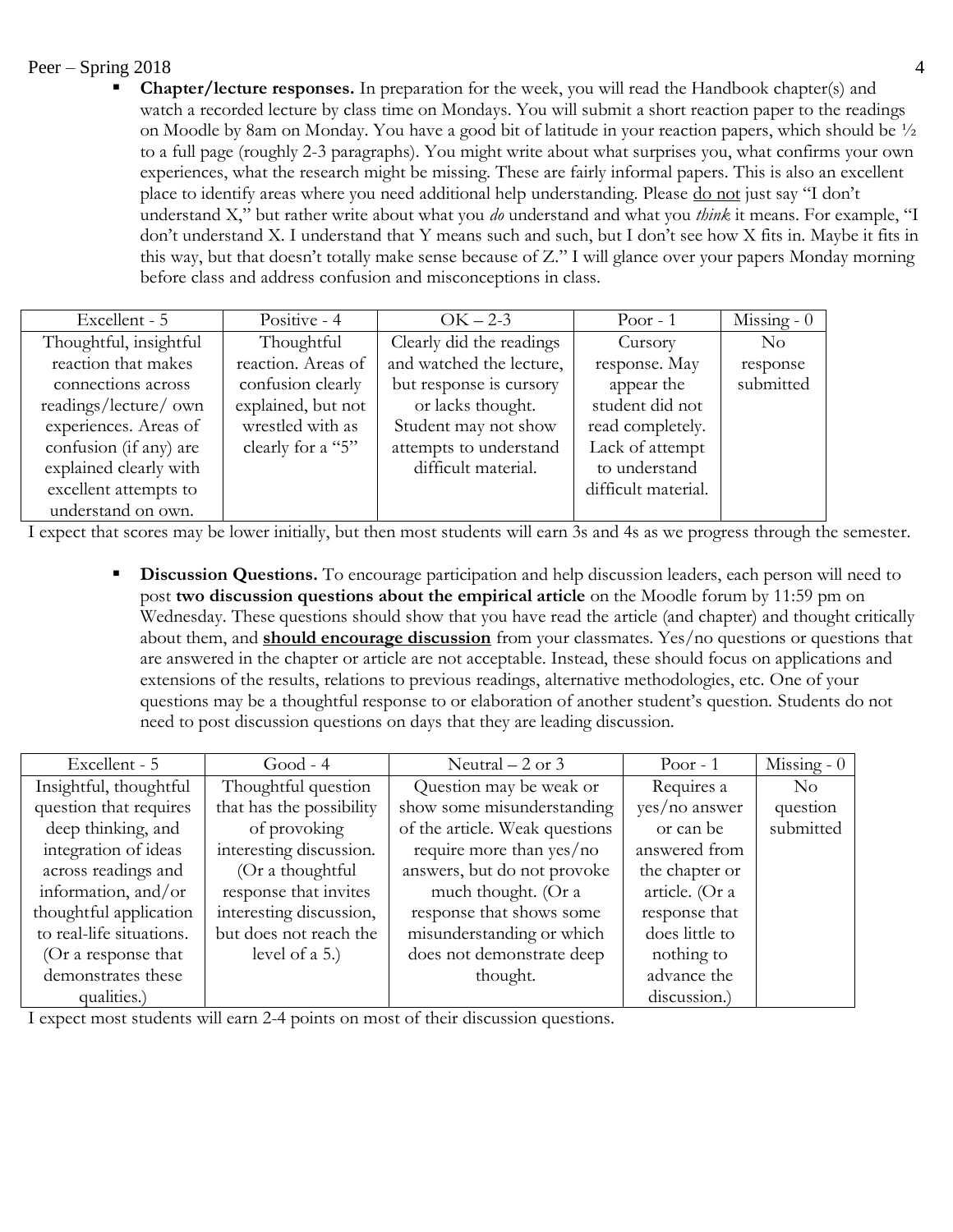### $Peer - Spring 2018$  5

**Reading Quiz.** For each article, you will answer questions posed on Moodle. Usually, this will be questions about the methods and/or results. The point of these questions is to help you better be able to read and understand articles on your own. You do not need to complete these on days when you are presenting or when you have written a critique. You must complete the quiz by class time on Wednesday.

| Correct - 5   | Mostly Right - 4      | $OK-3$              | Needs Work - 2     | Wrong - $1$    | Missing $-0$ |
|---------------|-----------------------|---------------------|--------------------|----------------|--------------|
| All questions | Most questions are    | Some questions are  | Some of the        | Most or all of | No answer    |
| are answered  | answered correctly.   | answered correctly. | answers may be     | the questions  | submitted    |
| correctly and | Answers show a solid  | Shows some          | partially correct, | are answered   |              |
| completely    | understanding of      | understanding of    | but there is not   | incorrectly.   |              |
|               | method and/or result, | method or results,  | evidence that the  |                |              |
|               | but some information  | but some aspects    | method or results  |                |              |
|               | incorrect or          | not understood      | were understood.   |                |              |
|               | incomplete            | well                |                    |                |              |

I expect that scores may start out lower at the beginning of the semester and then will improve as you increase your ability to read complex empirical articles.

- **3) Research report/critique.** Once during the semester when you are not leading discussion, you will write a **critical analysis** of the assigned article. Before class, you will study your article and write an analysis of the article (4-6 pages, double-spaced) including its purpose, methods and analyses used, results, and conclusions. **Most**  *importantly* it should include your assessment of the paper, including its contributions and limitations, and alternative interpretations. I recommend that you **consult the grading rubric before beginning** your assignment. Write concisely and use your space wisely. It is highly unlikely that you will be able to write an adequate paper in fewer than 4 pages. Your critique paper will be due on Moodle **by class time** on the day that it will be discussed (typically on Fridays). You may want to bring a copy of your paper (on your computer if you wish) to refer to during discussion. You will also submit a rewrite of this paper after you have received feedback. When you submit your rewrite, you will also need to submit 2-3 substantial paragraphs (or more) discussing, in general terms, the changes you made and what you learned about academic writing in the process. **Consult the rubric for the rewrite.** You can look at an example response to the reviewers on Moodle. Your response does not have to be this detailed (after all, your paper is not as long as a standard manuscript), but it should give you an idea of expectations on revisions. The rewrite will be due one week after you receive feedback. The grade on your rewrite will be based on the quality of the paper itself and on your ability to incorporate feedback and explain your process, your ability to incorporate feedback, and your ability to explain your process. **Your critique paper and rewrite will account for 20%** (10% each) **of your grade.**
- **4) Media/Pop Culture Paper.** You will write a 5- to 7-page paper discussing peer relationships as portrayed in the media and popular culture. You will be required to watch at least one movie where peer relationships are a central theme (*Stand By Me*, *Mean Girls*, etc.) I'll give you a short list of possibilities. (You can watch a movie not on the list – just run it by me first.) You will also find a news media article (cnn.com, nytimes.com, etc.) that addresses a theme found in your movie. For example, if you choose *Mean Girls*, you might find a news article about popularity or relational/social aggression. In your paper, you will compare and contrast the fictional portrayal, news media portrayal, and research on the subject. This paper will serve as an assessment of how well you understand material from the course and how well you can apply and integrate it. You should refer to relevant readings from class, integrate results across studies, demonstrate critical thinking, and write clearly. (When you cite the handbook, cite by chapter, not the book as a whole, because it is an edited collection. See APA manual.) You may refer to handbook readings, assigned articles, supplementary articles, discussions, and articles you selected for your research project. Your paper should be in APA style, and include a title page, 50-word abstract, body of your paper (formatted like an introduction) and references. **Your paper will account for 15% of your grade.**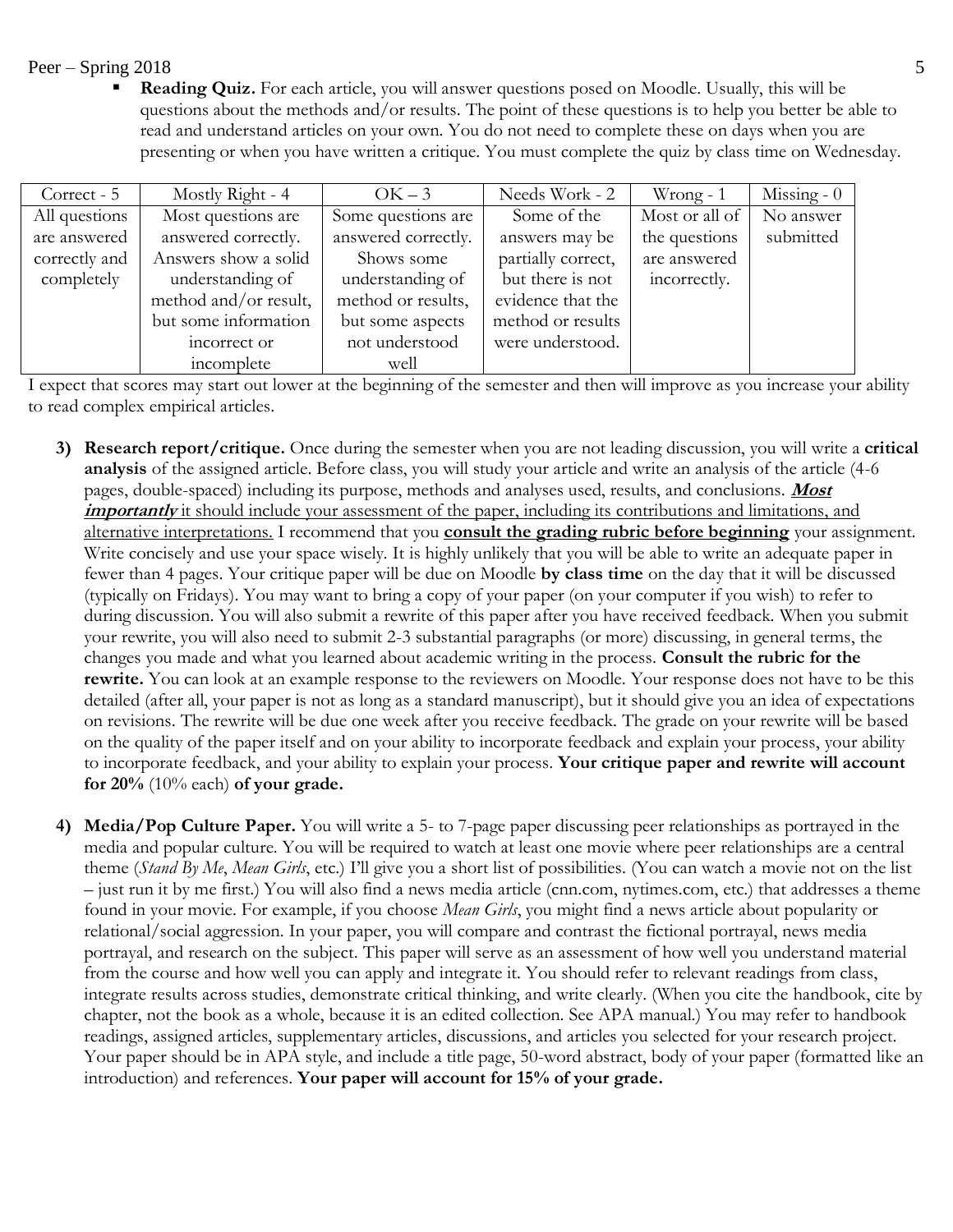# Peer – Spring 2018 6

- **5) Research Project.** You will conduct a research project and prepare a poster presentation based on your research project. You will be asked to work in groups of 2-3 students to develop a hypothesis and design an experiment to conduct with college students. Most of the research we read will be correlational, but many of the questions can also be addressed experimentally. For this project, you will develop a study that has at least one independent variable (IV) with two levels. The IV you manipulate can be within subjects or between subjects. You may have no more than one between-subjects variable (this includes gender) with no more than three levels (preferably two). (Gender cannot be your only IV. If you want to look at gender, you must have an additional within-subjects IV. Due to lack of power/participants, you will only be able to examine gender as a binary.) **Kate Blinn is our library liaison** [\(blinnka@earlham.edu,](mailto:blinnka@earlham.edu) 765-983-1408)**.** She is an excellent resource and is there to assist you throughout your project. Your grade for the research project will come from several components. **In total, your research project will account for 45% of your grade.**
	- **Literature review** (APA style)
		- i. Writing a literature review is a critical and difficult portion of any manuscript. So that you are prepared to do it on your own in senior research, *each* group member will hand in their own, *independently written* literature review.
		- ii. You may discuss it with your group members at any point and you can consult with one another about the sources that you will include. (But individuals in the same group can cite different sources.)
		- iii. However, **do not** read anyone's in your group until you have a strong draft of your own. **This is for your own good.** It will be difficult to write your own introduction if you have read one from your group member. You will rob yourself of an opportunity to build this important skill, and you will put yourself at a significant disadvantage for senior research.
		- iv. Draft 1
			- 1. This should be a strong draft. It should not be the first thing you produce. The first draft you turn in should actually be the second or third draft you've written.
			- 2. **It will be 5% of your grade**. See the grading rubric on Moodle.
		- v. Drafts 2-?
			- 1. In senior research, you will turn in 3+ drafts of your introduction, so you need practice in reading and incorporating feedback.
			- 2. We will work together to determine whether you need one or more rewrites. This will be on a case-by-case basis.
			- 3. As with your research critique rewrite, you will need to track changes on your document and then provide response paragraphs summarizing the changes you made and discussing your process.
			- 4. The rewrite(s) will be **10% of your grade**. If you do more than one rewrite, the grades on each will be averaged. Consult both the grading sheet for introductions and the relevant portions of the rewrite rubric for critique papers.

# **IRB** application (5% of grade)

- i. You will submit the IRB as a group.
- ii. You will be graded on
	- 1. Completeness
	- 2. Accuracy
	- 3. Ability to meet deadlines
- iii. (If you meet deadlines and follow directions, this should be an easy 5%)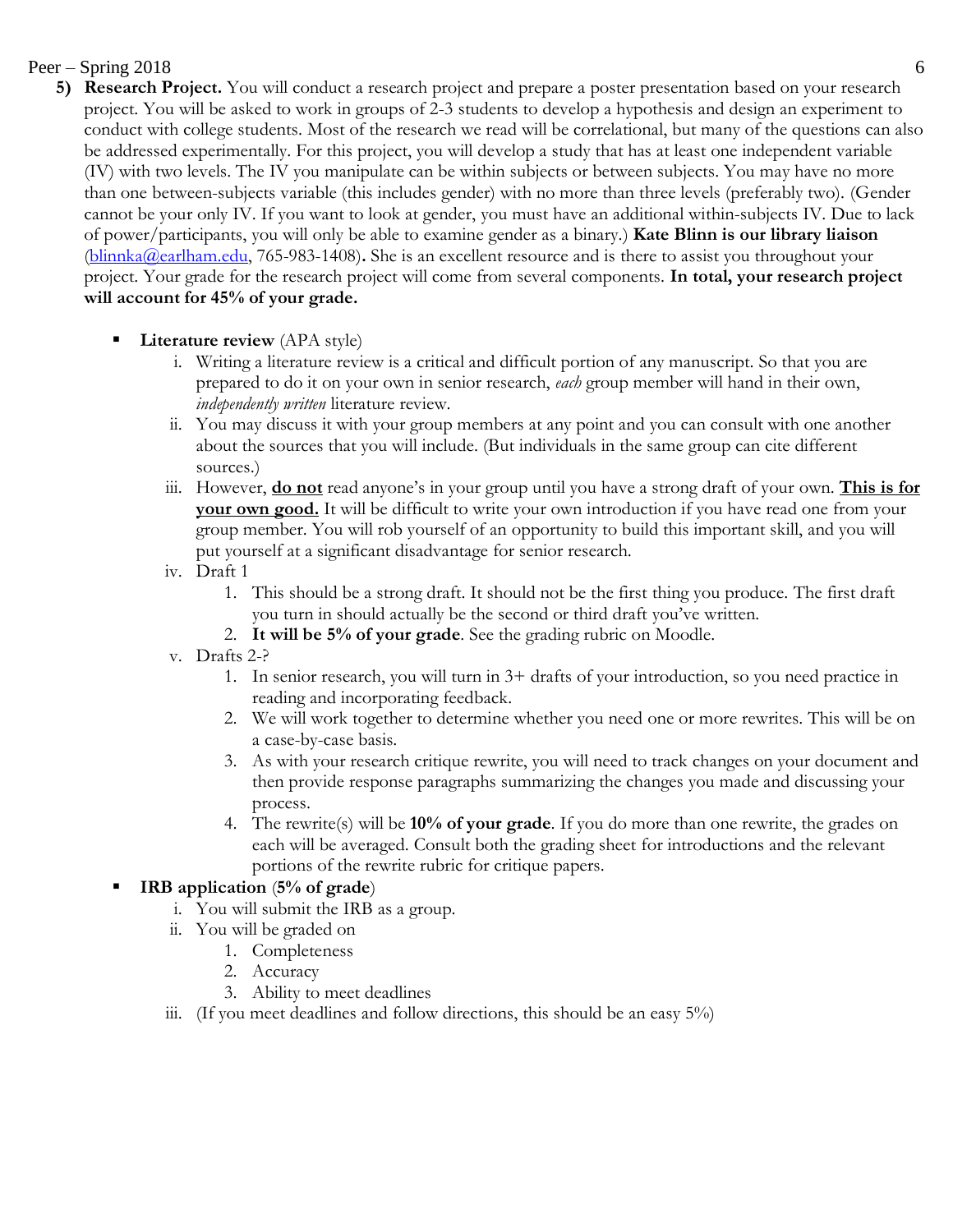# Discussion outline (10% of grade)

- i. *Each* group member will hand in their own, *independently written* discussion outline
- ii. You will need the following information:
- iii. Summary of results (provide 2-3 bullet points of the most important results)
- iv. How your results fit in the broader literature
	- 1. Select 2-3 themes from the broader literature. Each of these will be a main bullet. (include citations)
	- 2. Within each theme, you will have 2-4 sub-bullets that will show me how your results fit in the broader literature. These could be how they are consistent or inconsistent, and what conclusions (if any) we can draw from that. Your sub-bullets might point out how your study tried to fill a whole in the literature & you might propose a future study. Look at discussion sections of published articles to get ideas for concepts to address. You must connect your ideas/study to a broader literature. Thus, you should have citations.
- v. Limitations/weaknesses (main bullet)
	- 1. Here you will have sub-bullets with any limitations/weaknesses you have not addressed.
	- 2. Each should have sub-sub-bullets stating *why* it is a limitation and *how* to address it. You will also need to include a hypothesis for what you think would happen if you addressed that limitation. Wherever possible, this should refer to the literature, with a citation. (For example, let's say you had only women in your study. You might refer to similar research about men/boys and hypothesize what you would have seen and why.)
- Poster presentation (15% of grade)
	- i. The poster will be created, submitted, and presented as a team. You are essentially creating an outline of your papers.
	- ii. You will be graded on:
		- 1. Quality, readability, accuracy of poster
		- 2. Quality of presentation
- Turning assignments in on time and timely collection of data. (Failure to do so will negatively affect grade)
- Self/group-assessment each student will write an assessment discussing who was responsible for what work, the quality of the work from each individual, and how well each person worked as a team. Each student will then state whether every team member deserves the same grade, or whether some members (including self) deserve a higher or lower grade than others. The self-assessments will be taken into consideration when assigning grades.

**APA Style.** All papers should follow APA style, including a reference section. We will not be going over APA style in class, but you are responsible for knowing it. If you do not own an APA manual, then you are expected to use the one in the library. (You will need it for senior research as well.)

**Late Policy.** Discussion questions posted on Thursdays will be given half-credit. No credit will be received after that. If you do not turn in your reports or papers on time, you will lose a letter grade for the first 24 hours that it is late, and another letter grade for each part of 12 hours thereafter. Thus, the best grade that can be received on a paper turned in 2 hours late is a B, a C for a paper turned in 25 hours late, and a D for a paper turned in 37 hours late. You will have ample time to complete your written assignments. If you choose to wait until the last minute you run the risk that your computer dies, you catch the flu, or you have a death in your extended family. **These will not be excuses for late assignments and you will be penalized, so do not procrastinate.** Most assignments will be uploaded on Moodle, and the times and dates are listed on the syllabus. (Some are due by class time, others due by 11:59 pm.) **Failure to attach files or attaching corrupted files is not an excuse for late work.** I strongly recommend that you log out of Moodle, log back in, download, and open the file you attached to ensure that it opens properly. You are responsible for backing up your work.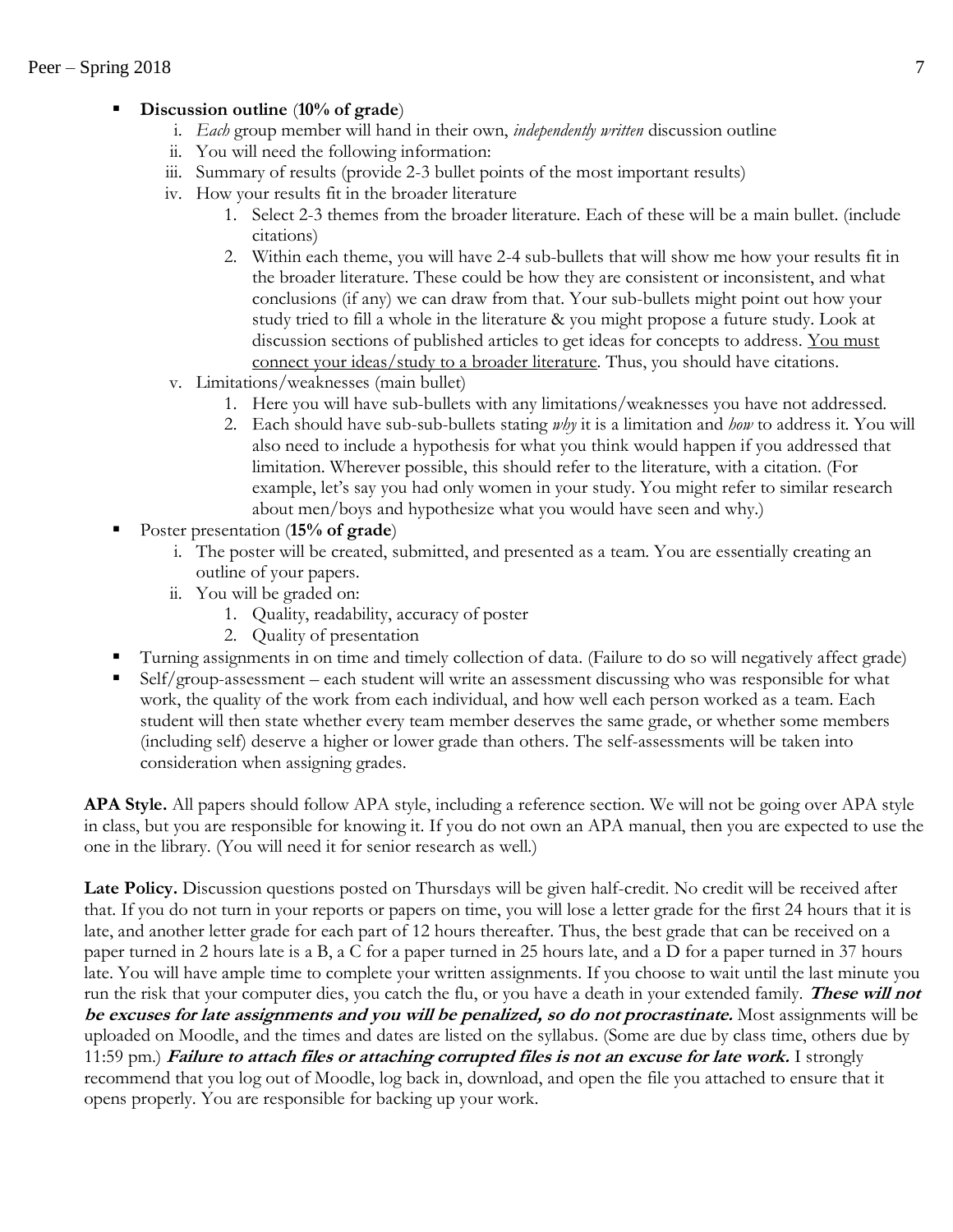### Peer – Spring 2018 8

#### **Grading:**

Your final grade will be calculated according to the following formula.

- 10% Discussion Leading
- 10% Assignments, Participation, Discussion Questions, Reading Questions
- 20% Research Report/Rewrite
- 15% Media Project
- 45% Research Project

A: 94%+; A-: 90%-93.9%; B+: 88%-89.9%; B: 84%-87.9%; B-: 80%-83.9%; C+: 78%-79.9%; C: 74%-77.9%; C-: 70%-73.9%; D: 65%-69.9%; F: < 65%

#### **Please note that I do not round grades.**

To calculate your grade, calculate the percentage of points you earned for each grade category. For example, participation, questions, etc. (everything under number (2) in evaluation) are out of 5 points for each day, question, etc. Add up all the points you earned for participation, questions, etc. and divide by the total possible. Perhaps you earned 55 of 70 possible points. Divide. That would give you 78.5%. Do that for each category. Then multiply each of those numbers by the proportion its worth of your total score. For example, participation, questions etc. is worth 10% of your grade. So, you would multiply 78.5 times 0.10, which is 7.85. Do that for all grading categories. Then add those numbers up and that's your grade!

|                         | Points Earned | Points Possible      | Percent Earned | Prop. Worth | Calculated |
|-------------------------|---------------|----------------------|----------------|-------------|------------|
| Discussion Lead.        | 160           | 200                  | 80             | .10         | 8          |
| Class Involvement       | 255           | (will differ)<br>300 | 85             | .10         | 8.5        |
| <b>Research Reports</b> | 150           | 200                  | 75             | .20         | 15         |
| Media Project           | 85            | 100                  | 85             | .15         | 12.75      |
| Lit Review, Draft       | 80            | 100                  | 80             | .05         |            |
| Lit Review, Final       | 85            | 100                  | 85             | .10         | 8.5        |
| <b>IRB</b>              | 90            | 100                  | 90             | .05         | 4.5        |
| <b>Results Section</b>  | 75            | 100                  | 75             | .05         | 3.75       |
| Discussion              | 80            | 100                  | 80             | .05         | 4          |
| Poster                  | 90            | 100                  | 90             | .15         | 13.5       |
|                         |               |                      |                | Total:      | 82.25, B-  |

Here's an example: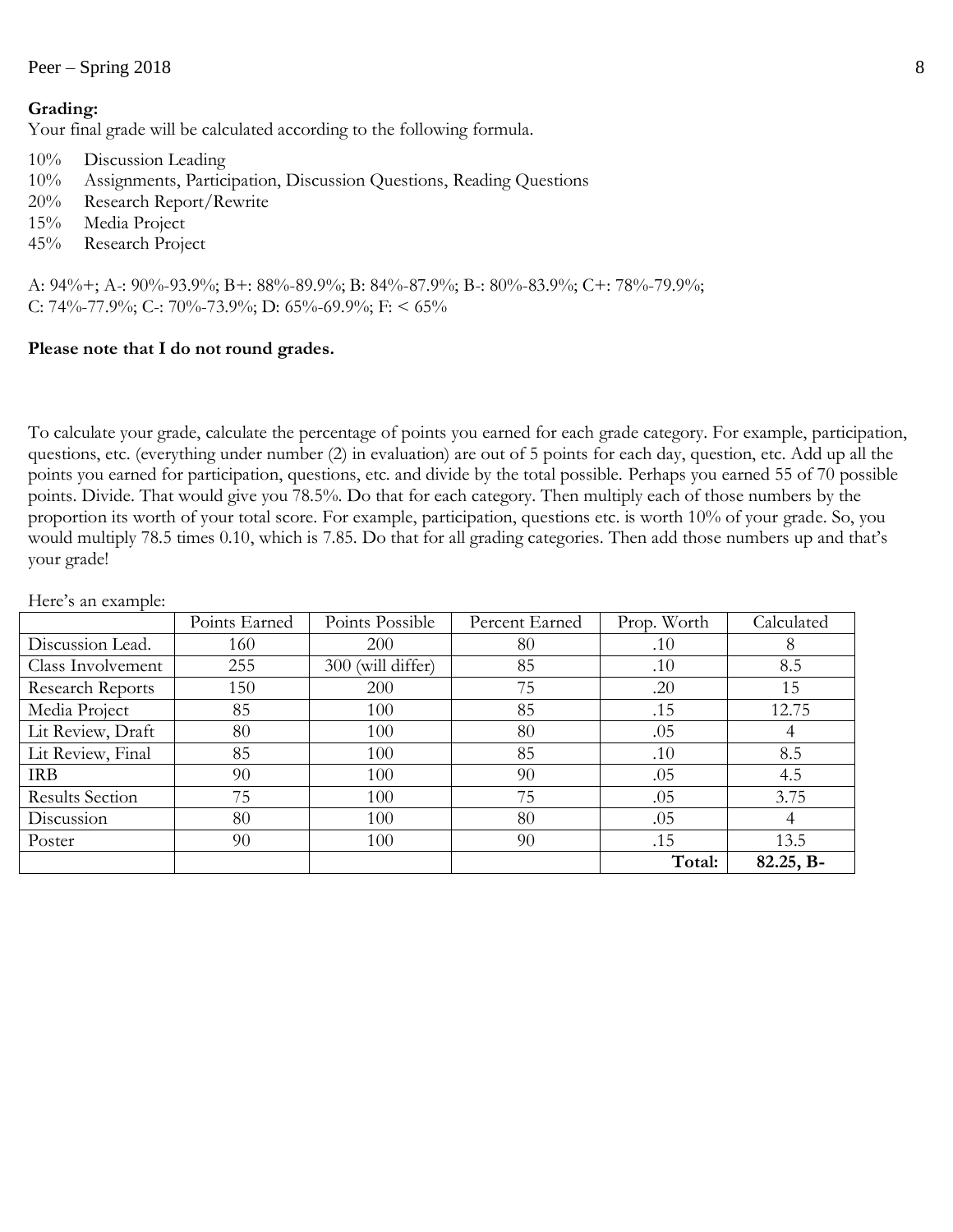**Office hour etiquette:** I am happy to meet with you outside of class. I do not have set office hours, but will be in my office most times I am not in class. You should use rachaelreavis.youcanbook.me to guarantee a time that you and I can focus on your meeting. You are welcome to drop in. Please be understanding if I am in the office, but working on something else. If we have an appointment, please be courteous and arrive on time for your meeting. If you arrive late or fail to come (without informing me in advance), it takes away from time I could be spending with other students. If you cannot make your scheduled appointments, then we may have to limit our meetings to class time and via email.

## **Email Etiquette:**

You are encouraged to contact me via e-mail with any questions that you may have, but I ask that you make sure you have looked for the answer yourself first (on Moodle; in course documents; etc.) and that you correspond professionally.

**Technology guidelines<sup>1</sup> :** You need to protect yourself against technology problems. You need to develop work habits that take potential technological problems into account. These habits will serve you in your career. Technological problems are a fact of life, and are not considered unforeseen issues. (Your dorm falling into a sinkhole would qualify as "unforeseen"). Start early and save often. Always keep a backup of your work. Carbonite and Backblaze are two services that will automatically back your work up into a cloud. Or you can invest in an external hard drive. Or you can email yourself your work.

Computer viruses, lost flash drives, corrupted files, incompatible formats, WiFi connectivity problems – none of these unfortunate events should be considered an emergency. Take the proper steps to ensure that your work will not be lost forever. Learn the locations and operating hours of all the computer labs on campus. Do not procrastinate. Know the resources on campus for technical problems with connectivity or Moodle. The Help Desk will need time to assist you. Again, don't procrastinate.

## **Academic Honesty:**

Learning to think for yourself is at the heart of a liberal arts education and global citizenship. Treasure and cultivate these skills. Papers and other work, including digital creations, downloaded or copied from other sources, or in which words or ideas belonging to others have been deliberately misrepresented as your own, will receive an automatic F, as they thwart your learning process and damage the integrity of knowledge-discovery. **Professional misconduct as a researcher will result in an F for the course.** If you are aware of a violation of academic integrity, it is your responsibility to take action. An excellent place to find help in knowing when and how to cite others' work appropriately can be found on the Libraries [page.](http://library.earlham.edu/friendly.php?s=academic_integrity) The site also includes Earlham's full statement on academic integrity and procedures for addressing academic violations of the Student Code of Conduct.

### **Resources:**

 $\overline{a}$ 

**Writing Center:** Improving your ability to communicate through writing is a major goal of this course. You are strongly encouraged to use the **Earlham Writing Center** throughout the semester. During your appointment, you will be asked to read your paper out loud. This alone is an excellent practice and you will get additional feedback and help with your paper. See for more information.

## **Students with Disabilities:**

Students with a [documented disability](https://earlham.edu/policies-and-handbooks/academic/policy-on-student-learning-disabilities/) (e.g., physical, learning, psychiatric, visual, hearing, etc.) who need to arrange reasonable classroom accommodations must request accommodation memos from the Academic Enrichment Center and contact their instructors each semester. For greater success, students are strongly encouraged to visit the **Academic** [Enrichment Center](http://earlham.edu/academic-enrichment-center/) within the first two weeks of each semester to begin the process.

<sup>&</sup>lt;sup>1</sup> Drawn from material by George H. Williams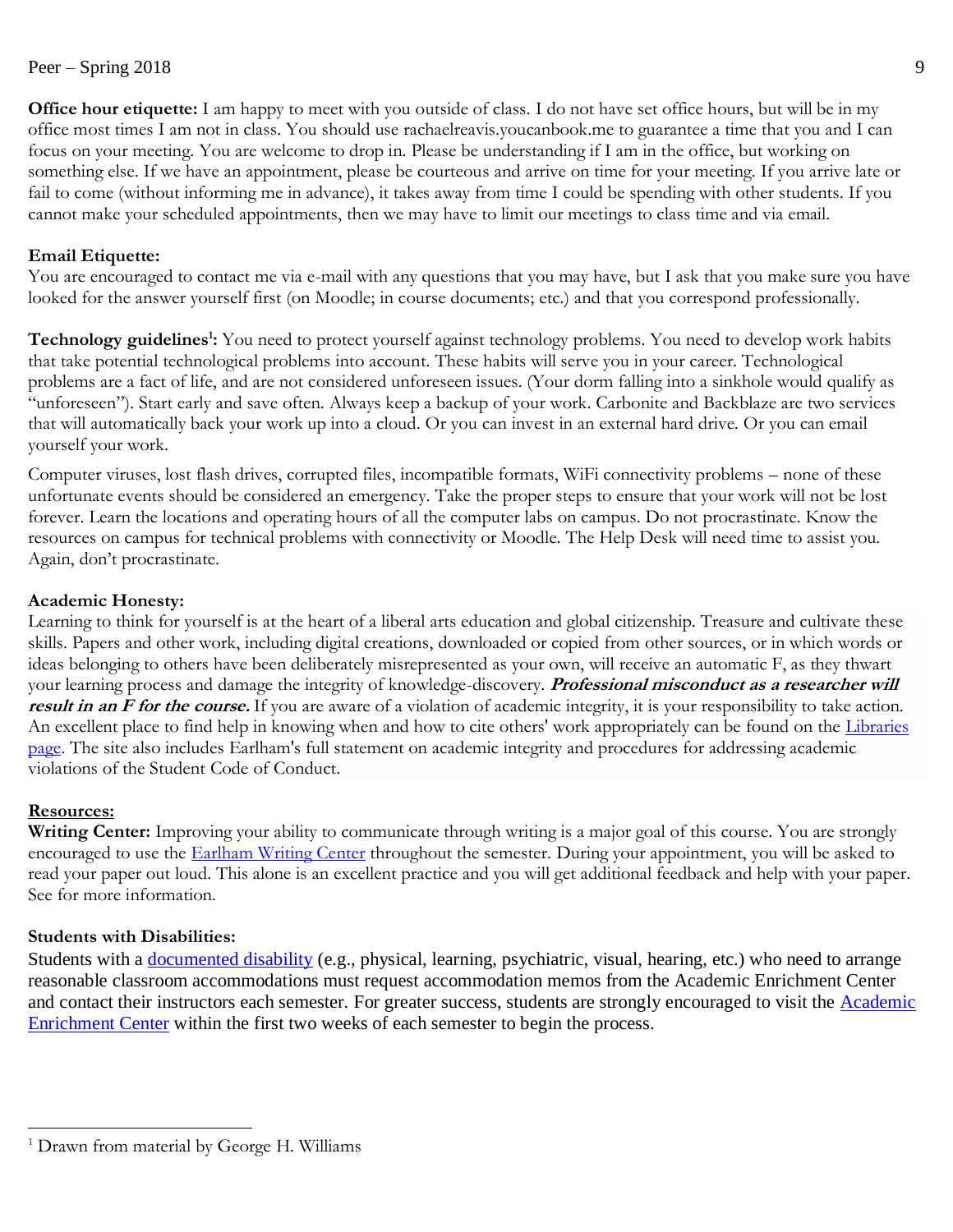| Week           | Day                    | Topic & Reading<br>Readings are due the day they are listed. You are responsible for changes announced in class.                                                                                                                                                                                                                         |
|----------------|------------------------|------------------------------------------------------------------------------------------------------------------------------------------------------------------------------------------------------------------------------------------------------------------------------------------------------------------------------------------|
| 1              | $W1$ ; $1/10$          | Topic: Syllabus, Introduction, Topic Ideas                                                                                                                                                                                                                                                                                               |
|                | F2; 1/12               | Topic: Background & Developmental Trends<br>Preparation: Read Handbook, Ch. 1, Ch. 3<br><b>Library Day</b><br><b>Submit one question from each chapter on Moodle.</b> Questions should demonstrate<br>thoughtful reading and should not be simple questions with yes/no answers.                                                         |
|                | M3; 1/15               | Topic: Importance of Peer Relationships<br>Preparation: Read Handbook, Ch. 30; Watch lecture<br>In class: Groups assigned, talk about topic ideas, brainstorm general design ideas                                                                                                                                                       |
| $\overline{c}$ | W4; 1/17               | Topic: Importance of Peer Relationships<br>Reading: Gustafsson, Janlert, Theorell, Westerlund, & Hammarström, 2012                                                                                                                                                                                                                       |
|                | F5; 1/19               | Topic: Importance of Peer Relationships<br>IRB certification should be completed by today. (Everyone should email me stating<br>that they have completed it $-$ if you have completed it previously, just email to let me<br>know.)                                                                                                      |
|                | M6; 1/22               | Topic: Assessing Peer Relationships<br>Preparation: Read Pepler & Craig, 1995; Watch lecture<br>(read Handbook, Ch. 5 if more info on sociometrics is needed)<br>In class: Find articles & present to the group/class; look over structure of published<br>papers                                                                        |
| 3              | W7; 1/24               | Topic: Assessing Peer Relationships<br>Reading: Mares, Braun, & Hernandez, 2012                                                                                                                                                                                                                                                          |
|                | F8; 1/26               | Topic: Assessing Peer Relationships<br>Summary of three articles per group member due Sunday (1/28) via Moodle by<br>11:59pm, along with 1-2 sentences that integrates them together, leading with the<br>idea, not the author. Another 1-2 sentences indicating which Handbook chapter(s)<br>you read & the relevance for your project. |
|                | M9; 1/29               | Topic: Defining Social Competence<br>Reading: Handbook, Ch. 9 (no recorded lecture)<br>In class: Work on outline for introduction (this can be done together or individually)                                                                                                                                                            |
|                | W10; 1/31              | Topic: Defining Social Competence<br>Reading: Suway, Degnan, Sussman, & Fox, 2012                                                                                                                                                                                                                                                        |
| 5              | F11; 2/2<br>M12; 2/5   | Topic: Defining Social Competence<br>Topic: Influences on Peer Relationships<br>Preparation: Read Handbook, Ch. 28; Watch lecture<br>In class: Discuss design & hypotheses in groups; Work on literature review                                                                                                                          |
|                | W13; 2/7               | Topic: Influences on Peer Relationships<br>Reading: Rodriguez, Perez-Brena, Updegraff, & Umaña-Taylor, 2014                                                                                                                                                                                                                              |
|                | F14; 2/9               | Topic: Influences on Peer Relationships<br>First draft of literature review (completed individually) due via Moodle by 11:59pm<br>on Sunday (2/11)                                                                                                                                                                                       |
| 6              | M <sub>15</sub> ; 2/12 | Topic: Regression<br>(No handbook or empirical readings this week)<br>Preparation: Bring two copies of the literature review you handed in for peer review<br>In class: Discuss regression, peer review (someone not in your group) of lit review                                                                                        |
|                | W16; 2/14              | In class: Basic method will be due at the end of class. IV (and levels), DV<br>Review Qualtrics & Sona Systems                                                                                                                                                                                                                           |
|                | F; 2/16                | No Class, Early Semester Break                                                                                                                                                                                                                                                                                                           |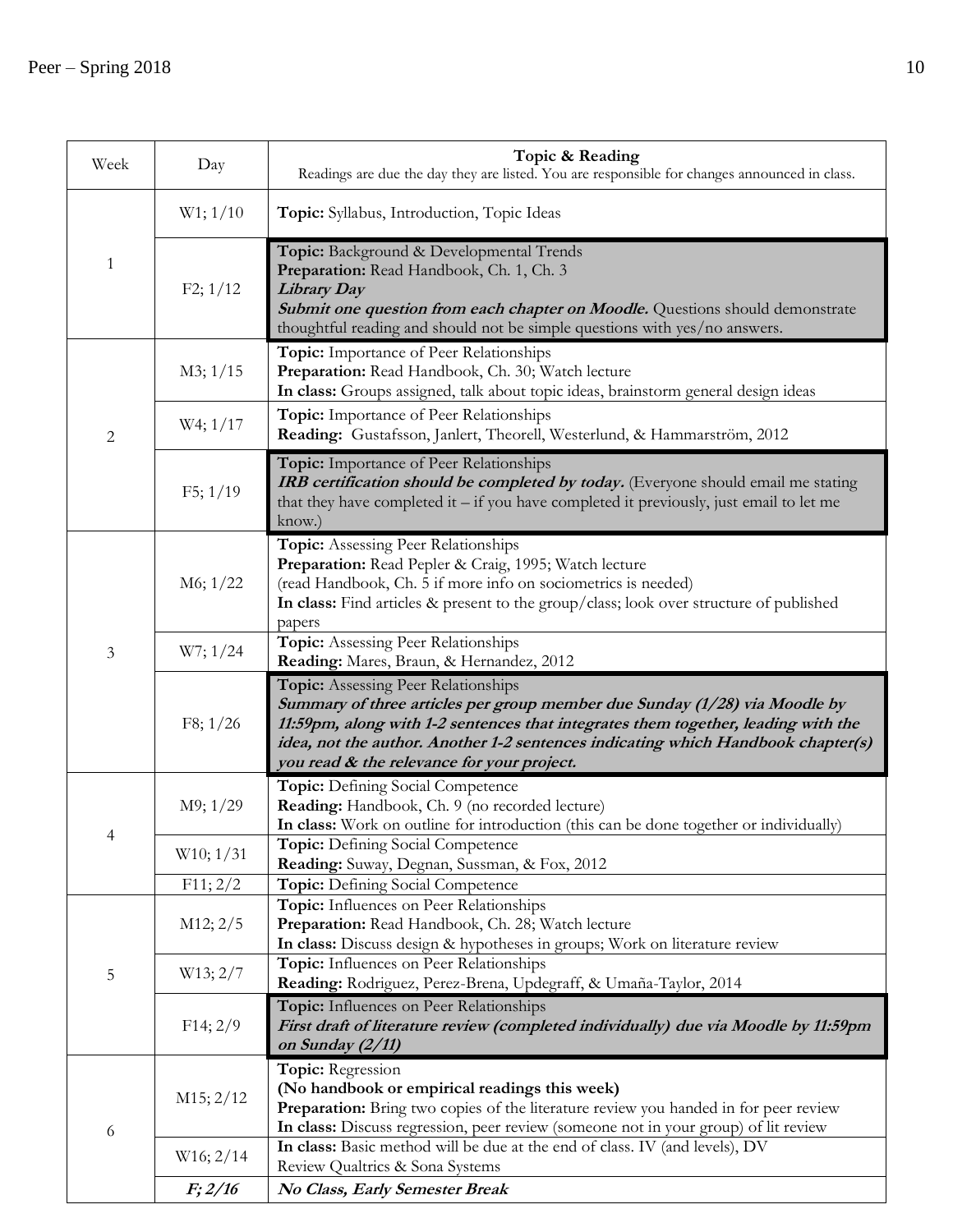| 7       | M17; 2/19           | Topic: Friendship<br>Preparation: Read Handbook, Ch. 12, Ch. 31; Watch lecture (very short)<br>In class: Discuss IRB application, as well as measures, materials, & Qualtrics                                                                                                                                                              |  |  |
|---------|---------------------|--------------------------------------------------------------------------------------------------------------------------------------------------------------------------------------------------------------------------------------------------------------------------------------------------------------------------------------------|--|--|
|         | W18; 2/21           | Topic: Friendships<br>Reading: Paquette MacEvoy & Asher, 2012                                                                                                                                                                                                                                                                              |  |  |
|         | F19; 2/23           | Topic: Friendships<br>Literature review rewrite due vie Moodle on Sunday (2/25) by 11:59pm<br>Due dates for any additional rewrites will be on a case-by-case basis                                                                                                                                                                        |  |  |
| $\,8\,$ | M20; 2/26           | Topic: Acceptance, Rejection, & Popularity<br>Preparation: Handbook, Ch. 13; Watch lecture<br>In class: Finish IRB (including Qualtrics), pilot materials as need<br>IRB applications due via Moodle by 11:59 pm.<br>(resubmissions will be due 2 days after receiving feedback)<br>(Coordinate with group members about who will submit.) |  |  |
|         | W21; 2/28           | Topic: Acceptance, Rejection, & Popularity<br>Reading: Slaughter, Imuta, Petersen, & Henry, 2015                                                                                                                                                                                                                                           |  |  |
|         | F22; 3/2            | Topic: Acceptance, Rejection, & Popularity                                                                                                                                                                                                                                                                                                 |  |  |
|         | M23; 3/5            | Topic: Bullying/Victimization, Exclusion<br>Preparation: Read Handbook, Ch. 14, Ch. 18; Watch lecture<br>In class: IRB, Sona Systems; Power estimates (G*Power); Calendar for data collection                                                                                                                                              |  |  |
| 9       | W24; 3/7            | Topic: Bullying/Victimization, Exclusion<br>Reading: Ramsey, Dilalla, & McCrary, 2016                                                                                                                                                                                                                                                      |  |  |
|         | F25; 3/9            | Topic: Bullying/Victimization, Exclusion                                                                                                                                                                                                                                                                                                   |  |  |
| 10      | 3/12, 3/14,<br>3/16 | No Class, Spring Break                                                                                                                                                                                                                                                                                                                     |  |  |
|         | M26; 3/19           | Topic: Romantic Relationships<br>Preparation: Read Handbook, Ch. 19; Watch lecture<br>In class: Discuss statistical tests for research project<br>Data collection should begin this week (pending IRB approval)                                                                                                                            |  |  |
| 11      | W27; 3/21           | Topic: Romantic Relationships<br>Reading: Korchmaros, Ybarra, & Mitchell, 2015                                                                                                                                                                                                                                                             |  |  |
|         | F28; 3/23           | Topic: Romantic Relationships<br>Hand in title of movie(s) you will watch for media paper by class time.                                                                                                                                                                                                                                   |  |  |
| 12      | M29; 3/26           | <b>Application Week - Movies</b><br>Watch your peer-related movie by class time and be prepared to discuss it.                                                                                                                                                                                                                             |  |  |
|         | W30; 3/28           | <b>Application Week - Other Popular Media</b><br>Read your related news article by class time and be prepared to discuss it.                                                                                                                                                                                                               |  |  |
|         | F31; 3/30           | <b>Application Week - Implications for Research</b><br>Be prepared to discuss whether/how future research should address themes raised by<br>fictional and media accounts of peer issues.<br>Media Paper due on Moodle by 11:59 pm on Sunday (4/1).                                                                                        |  |  |